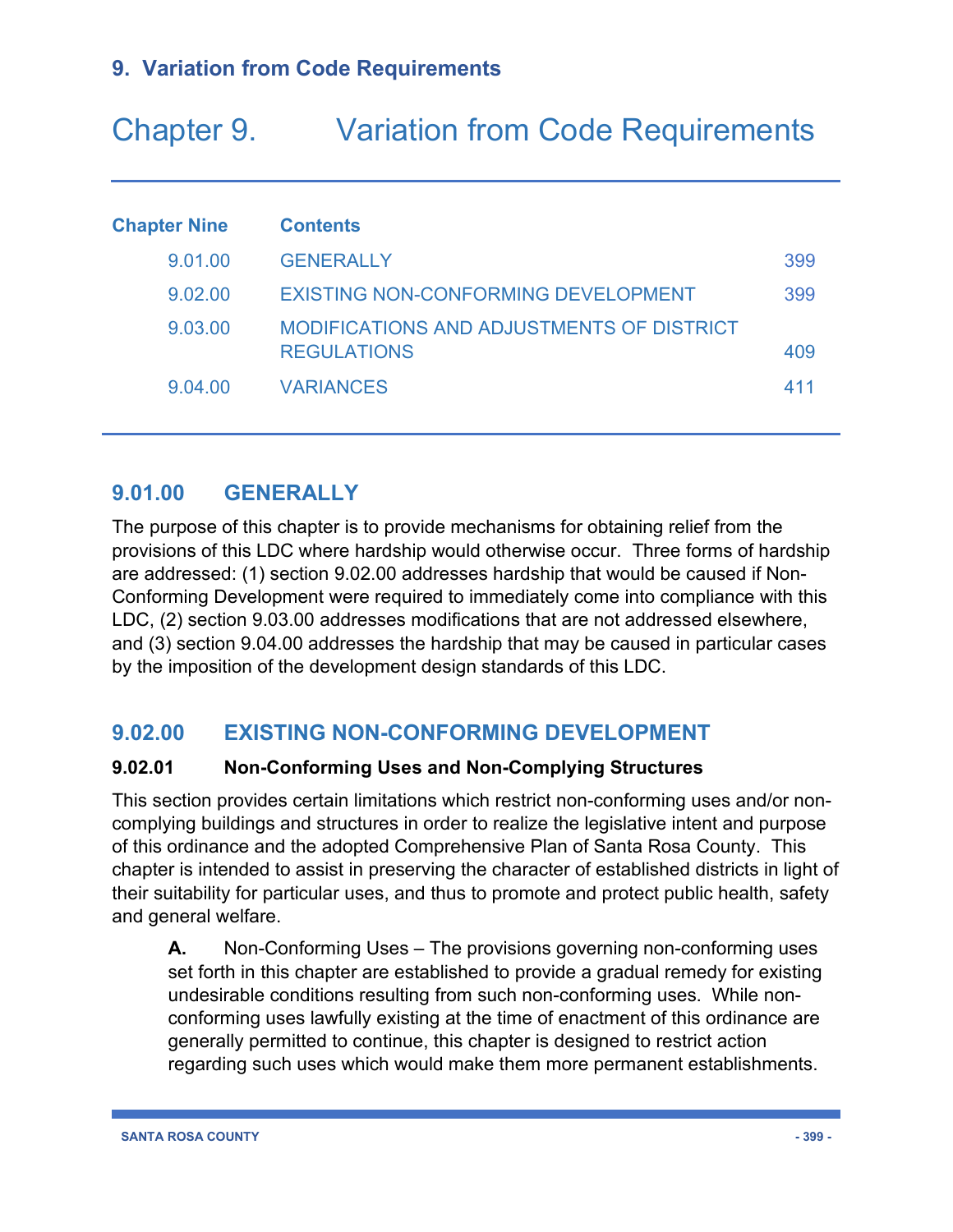**B.** Non-Complying Buildings and Structures – The provisions governing noncomplying buildings and structures are established to prevent the creation of additional non-complying buildings and structures lawfully existing at the time of enactment of this ordinance, it also provides, wherever reasonable and practical, for a gradual remedy from non-compliance.

#### **9.02.02 Continuance of a Non-Conforming Use or Non-Complying Building or Structure**

**A.** A non-conforming use lawfully existing at the time of the enactment of this ordinance may be continued subject to the provisions of this ordinance and any other applicable County land development regulations.

**B.** The lawful use of a non-complying building or structure may be continued subject to provisions of this ordinance and any other County land development regulations.

**C.** Nothing in this ordinance shall be interpreted as authorization for, or approval of, continuation of any illegal use of a building, structure, premises or land, in violation of any ordinance in effect at the time of the passage of this ordinance.

The casual, intermittent, temporary, or illegal use of land, building or structure for any length of time shall not be sufficient to establish the existence of a nonconforming use.

**D.** Any planned building or structure for which a lawful building permit or development order was issued prior to the enactment of this ordinance, and construction of which is or will be in conformity with approved site plans or subdivision construction plans, if applicable, said building plans shall not be affected by this ordinance if the planned building or structure is built in full compliance with County land development regulations as they existed at the time of the issuance of the building permit or development order. However, if such building or structure does not conform to the provisions of this Ordinance which cause such planned building, structure or use to be non-conforming or noncomplying, then it shall be non-conforming or non-complying, or both, as the case may be, by applying this ordinance to the building, structure or use. Preliminary plats and subdivision construction plans that had approvals issued from January 2008 will be grandfathered in.

#### **9.02.03 Increase of Non-Conforming Use Prohibited**

A non-conforming use shall not be extended, expanded, enlarged, or increased in intensity. Such prohibited activities apply to both complying and non-complying buildings or structures and shall include without being limited to:

**A.** Extension of non-conforming use to any other building or other structure. Extension of a non-conforming use to any land area other than the specific land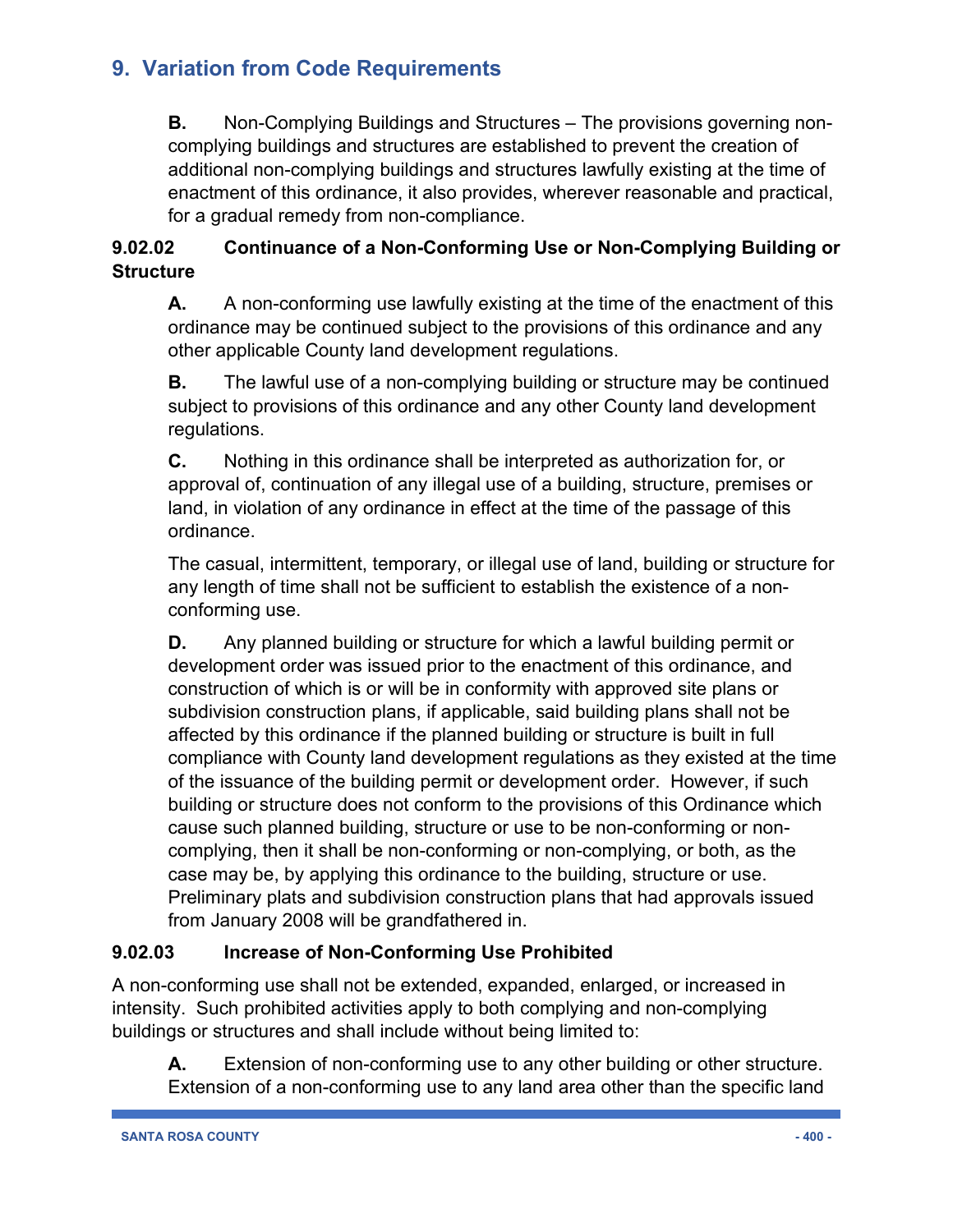area that was actually and directly occupied by such use on the effective date of this ordinance (or on the effective date of subsequent amendment thereto that causes such use to become non-conforming).

**B.** Extension of non-conforming use within a building or other structure to any portion of floor area on the same or another floor that was not actually and directly occupied by such use on the effective date of this ordinance (or on the effective date of a subsequent amendment thereto that causes such use to become non-conforming); provided, however, that a non-conforming use may be extended throughout any part of such building or other structure if same is extended without structural alteration to the building or structure, such extension does not require additional parking spaces, such extension does not add any additional dwelling units, and the existing non-conforming use and the proposed extension complies with bulk regulations, landscape requirements and other provisions of this ordinance.

**C.** Operation of a non-conforming use in such manner as to conflict with or to further conflict (if already conflicting on the effective date of this ordinance or, on the effective date of a subsequent amendment thereto that results in such use becoming non-conforming), with any performance standards established for the district in which the use is located.

**D.** Nothing contained in this Section shall in any way prohibit a nonconforming use from acquiring additional off-street parking area, subject to applicable landscape requirements.

**E.** No additions which increase the area of non-conforming use or a conforming use shall be made to any building or structure occupied, in whole or in part, by a non-conforming use.

**F.** No alterations shall be made to any building or structure occupied by a non- conforming use except as permitted by this Ordinance.

**G.** Nothing in this section shall prohibit the expansion to a single family residence, subject to applicable setback requirements.

#### **9.02.04 Change of Non-Conforming Use**

If no structural alterations are made, a non-conforming use of a building or structure may be changed to another non-conforming use of similar classification under the following conditions:

**A.** The uses to which the building is to be put is at the time of the proposed change, classified as a similar use in the zoning district where the existing nonconforming use is permitted. If the existing non-conforming use is an unconditionally permitted use (not a conditional use) in more than one zoning district, the most restrictive zoning district where the use is unconditionally permitted shall be the zoning district referenced to determine whether the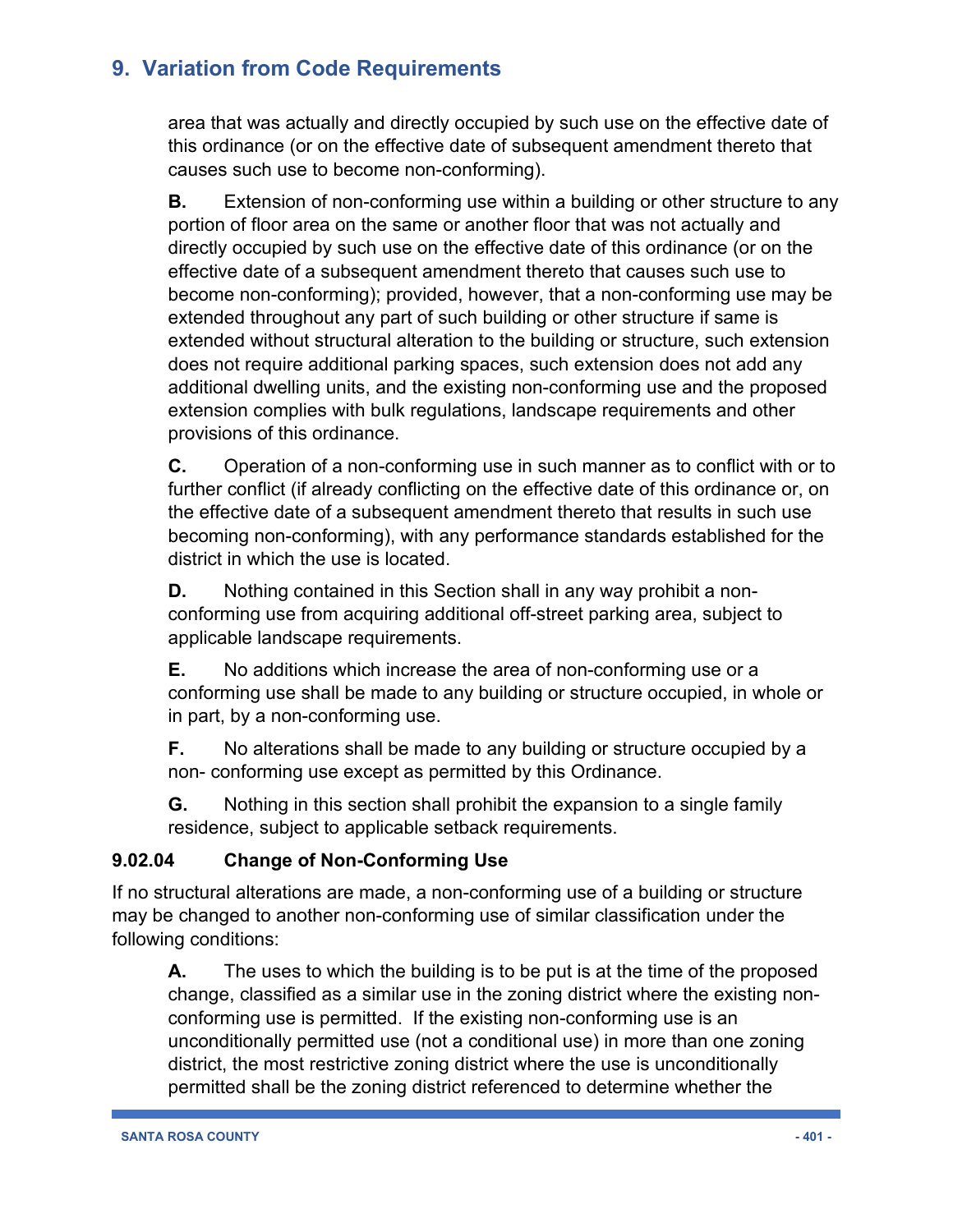proposed new non-conforming use is classified as a use similar to the existing non-conforming use.

**B.** The change in use shall not intensify or enlarge the basic use of the building or premises by increasing the need for more parking facilities; by increasing vehicular or pedestrian traffic; by creating more noise, vibration, fire hazard, dust or fume, by increasing ground coverage or adversely impacting drainage; or otherwise result in a more intensive use of the building or premises unless the change is to make the building and premises more nearly conform to the requirements of the zoning of the district in which the building or structure is located.

**C.** When a non-conforming use of all or any part of a building, structure or premises is changed to another non-conforming use of a more restricted character, the new use may not thereafter be changed to any less restricted use.

**D.** When a non-conforming use of all or any building, structure or premises has been changed to a conforming use, the conforming use shall not thereafter be changed to any non-conforming use.

**E.** No alterations shall be made to any building or structure occupied by a non-conforming use except as permitted in this ordinance.

**F.** A change from one non-conforming use to another non-conforming use shall not be permitted if the change results in an extension of a non-conforming use, except as would be permitted pursuant to Section 9.02.03.B above.

#### **9.02.05 Alterations to Non-Conforming Uses or Non-Complying Buildings or Structures**

**A.** Incidental Alterations to Non-Conforming or Non-Complying Buildings or Structures: Repairs and alterations shall be limited to incidental alterations as defined below:

**1.** Minor interior structural improvements which do not extend the nonconforming use or increase the non-compliance and which are consistent with all applicable provisions of this chapter.

**2.** Replacement of, or minor changes in capacity of utility pipes, ducts, conduits, or other utility system components.

**3.** Improvements to exterior facade, including windows or doors.

**4.** No incidental alteration shall include an extension or addition which permits the non-conforming use to occupy any additional land or which increases any non-compliance.

**5**. Any single family residential structure, including mobile homes, used for residential occupancy only, located in any district may make unwalled additions limited to the following: porches, patios, decks, and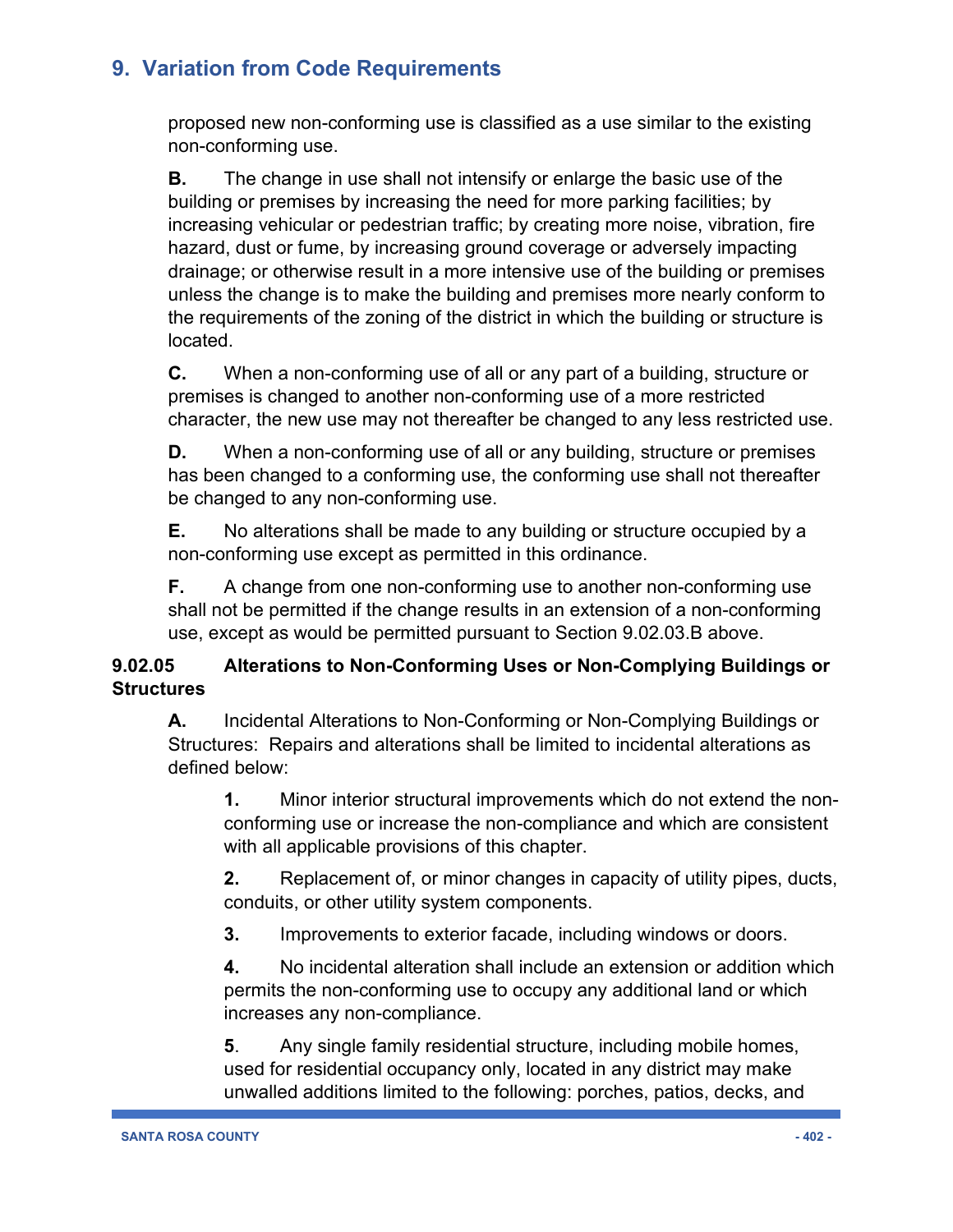carports provided the more restrictive setbacks, open space, and other bulk regulations governing single family dwelling units are applied to the entire parcel. Accessory buildings are permitted in accordance with Section 5.02.00

**B**. Non-Incidental Change of or Increase in Conforming Use in Non-Complying Building or Structure

**1**. Change of Use or Increase in Floor Area With No Exterior Addition - Provided non-compliance is not intensified, extended or increased, a change from one conforming use to another conforming use, or an increase in the area of a conforming use, within a non-complying building or structure, with or without structural alterations, is permitted only under the following conditions:

**a.** All uses to which said building or structure is put conform to the applicable use provisions of the zoning district in which the building or structure is located.

**b.** If only parking is deficient at the time of the proposed change under the provisions of this ordinance and the change does not require any additional parking space which would increase the existing parking deficiency and its attendant landscaping are corrected to the extent sufficient land is available on the site to accommodate some or all of the deficient parking spaces. Increases in floor area which result in additional required parking may be permitted up to the square footage that would still allow for the accommodation of the additional required parking.

**c.** If only landscaping is deficient at the time of the proposed change under the provisions of this ordinance, and the change does not require additional parking spaces, the change is permitted providing the existing landscaping deficiency is corrected to the extent sufficient land is available on the site to accommodate some or all of the deficient landscaping.

**d.** If the parking area is deficient at the time of the proposed change under the provisions of this ordinance and the proposed change requires additional parking spaces over the existing parking deficiency, the change is prohibited unless the net additional parking area and its attendant landscaping are provided and any deficiencies are corrected under the same criteria in this chapter.

**e.** If both existing parking and landscaping are deficient at the time of the proposed change under the provisions of this ordinance and the change does not require any additional parking, or any additional landscaping or which would increase the requirement for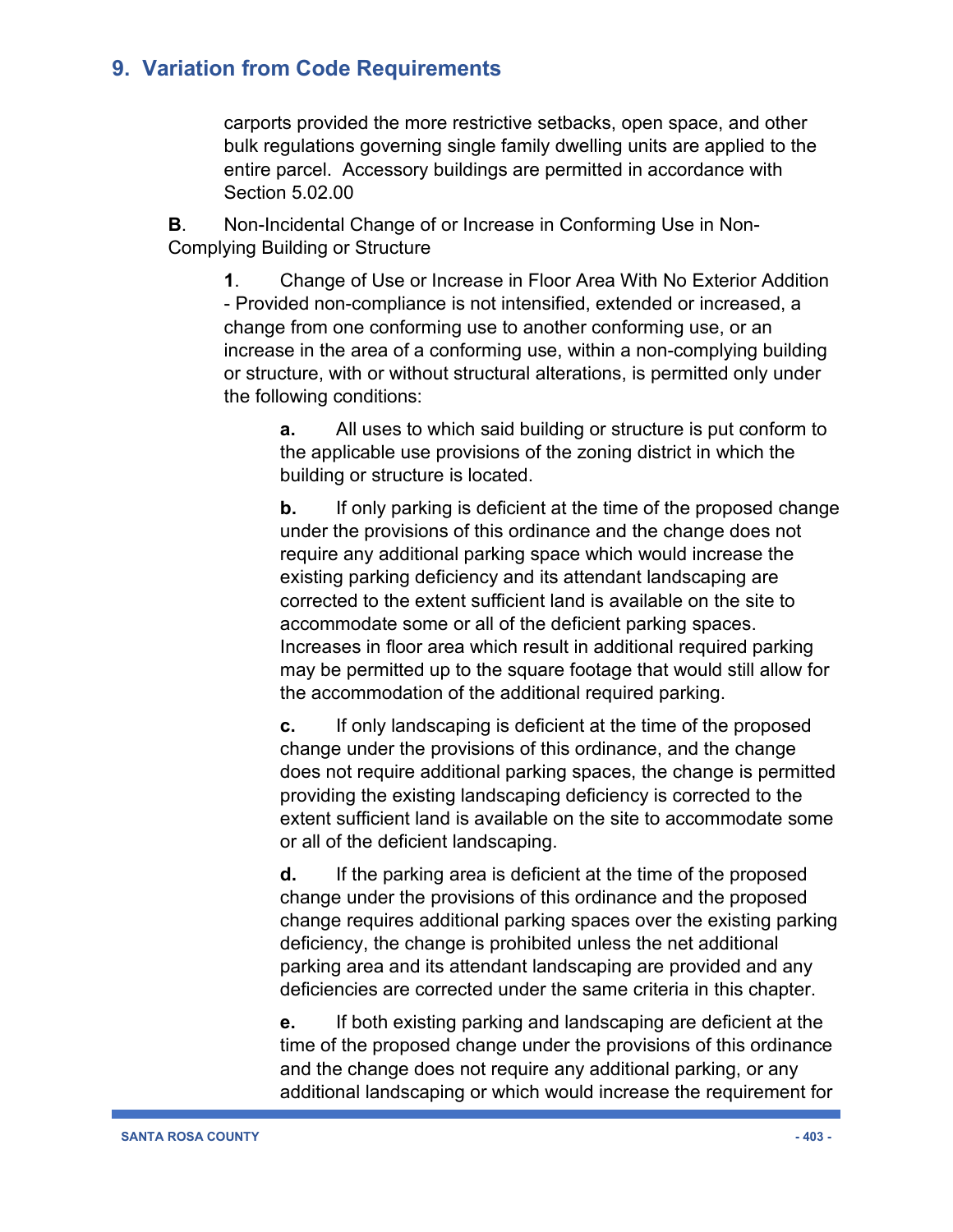parking or landscaping over the existing deficiencies, the change is permitted provided the deficiencies are corrected to accommodate some or all of the deficient parking or landscaping. If sufficient land is not available on the site to allow correction of all of the parking and landscaping deficiencies (at the time of the proposed change), priority of correction to the landscaping and parking deficiencies shall be determined on a case by-case basis by the Planning Director and, the Building Director. The Planning Director shall determine if the proposed change is a minor change in site plan pursuant to Section 4.02.07.J et. seq., or if the change requires full site plan review.

**f.** If parking and landscaping are in compliance at the time of the proposed change under the provisions of this code and the proposed changes do not render either the parking or landscaping deficient, the change is permitted. If the proposed change would render either the parking or landscaping, or both, to become deficient, and therefore non-complying, the change is prohibited unless the required additional parking and landscaping are provided.

**2.** Addition to a Non Complying Building or Structure or Addition to Another Building or Structure - Provided non-compliance is not intensified, extended or increased, an increase in the area of a conforming use by the addition to a non-complying building or structure, or by the addition of another building or structure on the site, is permitted only under the following conditions:

**a.** All uses to which all buildings or structures are put conform to the applicable use provisions of the zoning district in which the building or structure is located.

**b.** In every case the additional parking required by the addition shall be provided.

**c.** In every case the additional landscaping required by the addition shall be provided.

In addition to the requirements of paragraphs  $(1)$ ,  $(2)$  and  $(3)$  above:

**d.** If only parking space is deficient at the time of the proposed addition under the provisions of this code, the deficiency shall be corrected by applying the following formula: Divide the gross floor area of the existing building(s) or structure(s) into the gross floor area of the proposed addition to establish a percentage; then multiply the percentage times the existing building prior to the proposed addition. The result rounded at the next highest whole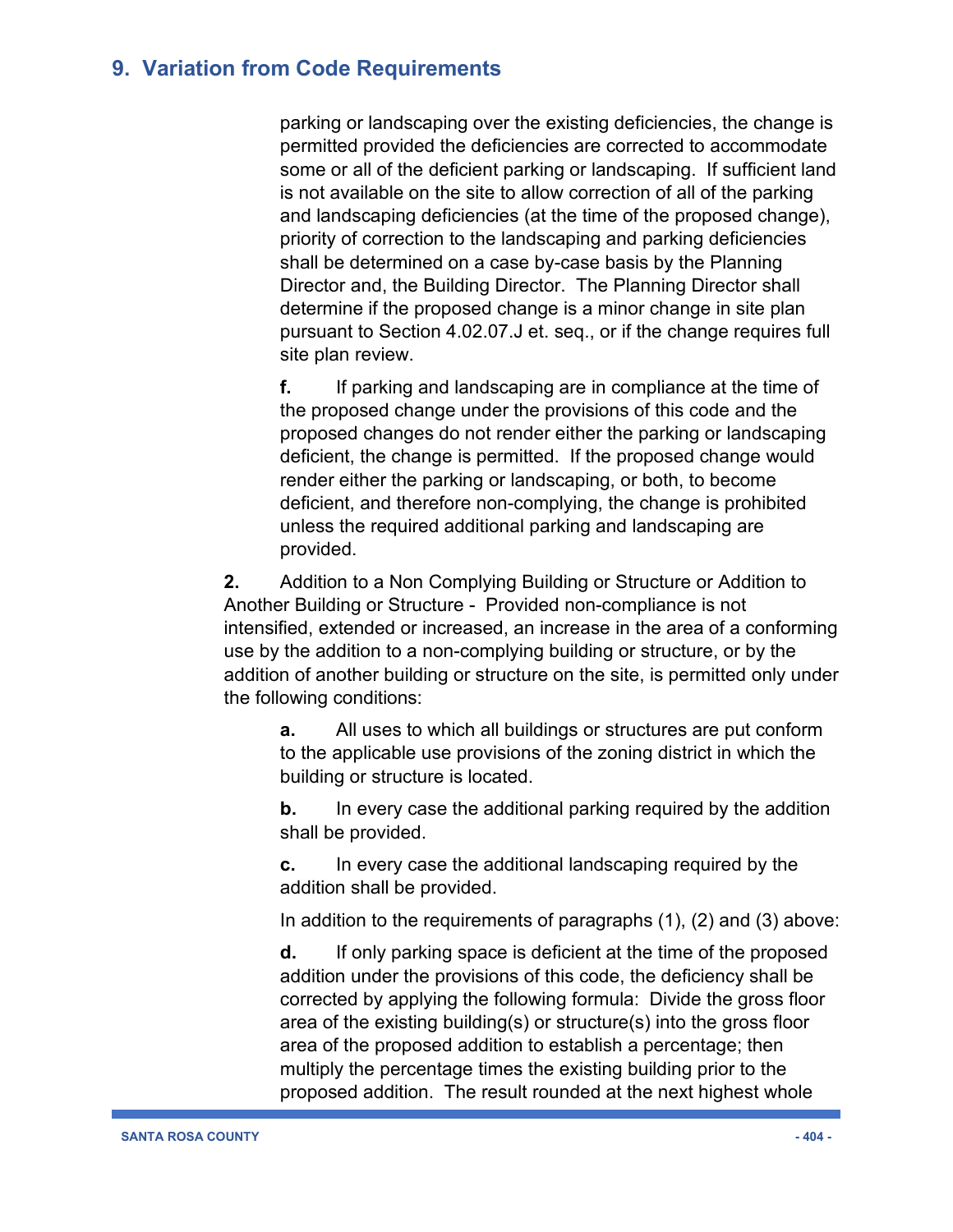number shall be the minimum number of parking spaces required (with attendant landscaping) to correct the deficiency.

If insufficient land remains to fully accommodate both the remaining parking deficiency and the landscaping required by the parking spaces to accommodate the remaining parking deficiency, the priority of parking spaces vis a vis landscaping shall be determined on a case by case basis as provided in this Section above.

**e.** If only landscaping is deficient under the provisions of this code at the time of the proposed addition, and the addition does not require additional parking, the landscaping deficiency shall be corrected to the extent sufficient land was available on the effective date of this ordinance on the site to accommodate the landscaping.

**f.** If both parking and landscaping are deficient at the time of the proposed addition, and the minimum requirements of paragraphs (1), (2), (3), and (4) above are complied with and additional land area was available on the site on the effective date of this ordinance or at the time of the proposed addition, whichever land area is greater, to accommodate both the parking and landscaping deficiencies shall be complied with.

If, under the above situation sufficient land was not available on the effective date of this ordinance on the site to accommodate full correction of both deficiencies, and sufficient land is not available on the site at the time of the proposed change, whichever land area is greater, the priority of corrections shall be determined as provided in Section 9.02.05.B.2 above.

**C.** Provisions for Determining the Required Corrections to Deficiencies

**1.** It is the intent of this ordinance to require the corrections of deficiencies to the extent sufficient land was available on site to accommodate maximum corrections to deficiencies to the effective date of this ordinance.

**2.** If any land area was available on the site on the effective date of the deficiencies by applying this ordinance, but the land area has been voluntarily changed on the effective date of this ordinance or thereafter, whereby the net land area available (at the time of the proposed change) to accommodate the corrections that could have been accommodated on the effective date of this ordinance, has been reduced, the proposed change or addition or both shall be prohibited. This condition is intended to prohibit voluntary sales, leases, and other changes to the land area that should cause a situation whereby all of the possible maximum corrections (to deficiencies) as they existed on the effective date of this ordinance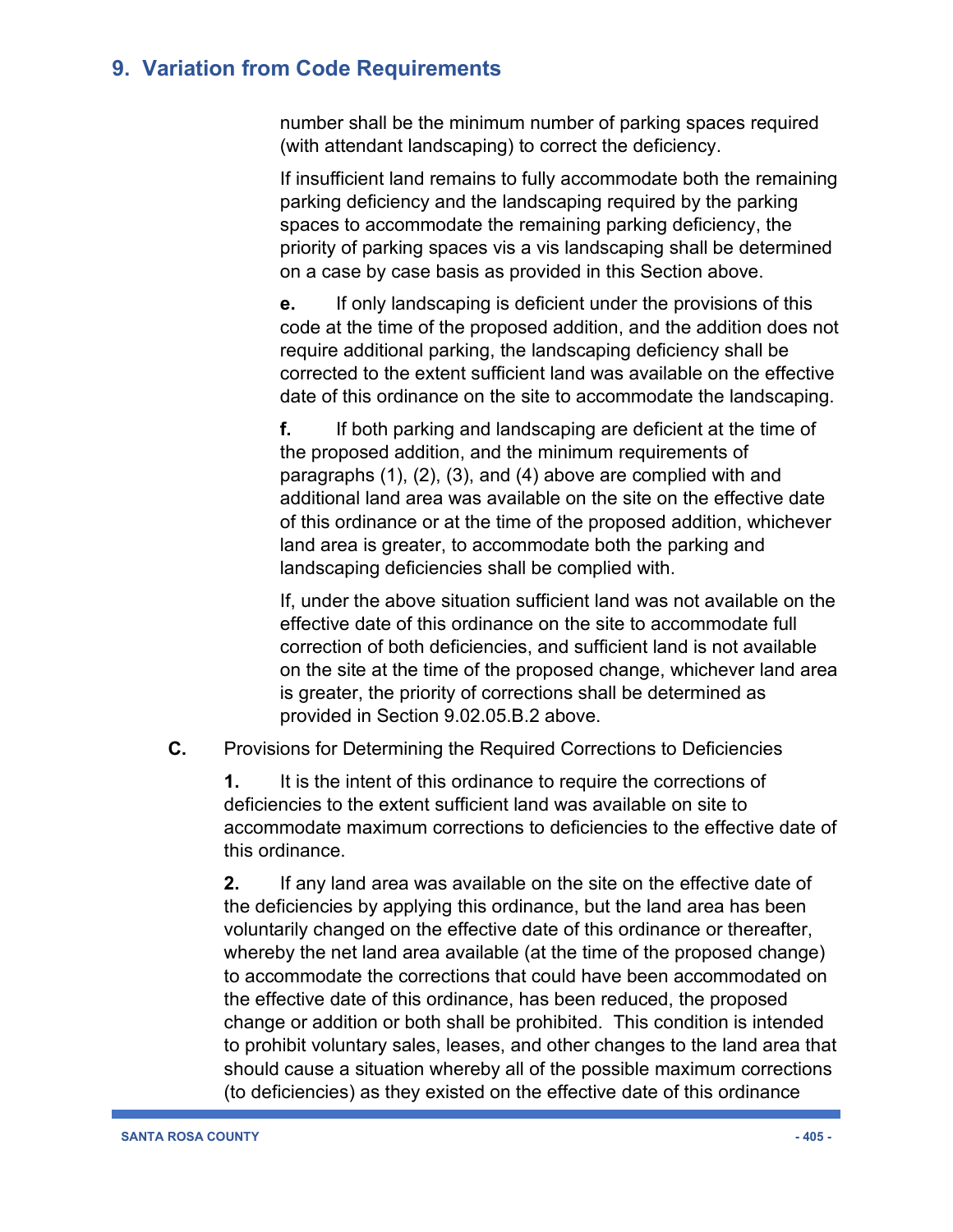would need not be complied with because the landowner(s) or their successors in interest, at any time after the effective date of this ordinance, made changes to the land which resulted in a reduction to the number of possible corrections of deficiencies.

**3.** Involuntary transfers of, or restrictions on, the land which occurred after the effective date of this ordinance, shall not be held against the proposed addition as to the existing deficiencies only and, in such event, the provisions relating to existing deficiency shall be complied with to the extent possible at the time, subject to full compliance with the provisions of this Section relating to changes of additions which require additional parking or landscaping, or both over and above any existing deficiency.

**4.** The landowner or their representative shall be required to prove the size and shape of the site on the effective date of this ordinance, plus the size and location of all buildings and structures, including parking lots, on the effective date of this ordinance, plus the net addition to or subtraction from the land area or buildings or structures, or both, at the time of the proposed addition, to enable the County to properly determine the legality and propriety of the proposed change or addition; and the corresponding required corrections of the existing deficiencies, if any, in parking and landscaping.

**5.** Repairs or resurfacing of existing parking lots without landscaping is prohibited unless the landscaping deficiency is corrected to the extent land is available on the site to accommodate the landscaping without reducing the existing parking area to less than the applicable parking requirements.

#### **9.02.06 Abandonment or Discontinuance of a Non-Conforming Use**

**A.** If a non-conforming use is removed or abandoned for a continuous period of not less than ninety (90) days, every future use of the premises shall be in conformity with the use provisions of this ordinance. All material and equipment associated with the abandoned non-conforming use shall be completely removed from the premises by its owner within one (1) year after the expiration of the ninety (90) day period.

**B.** Where the cessation of the use is involuntary or the result of acts of God, the non-conforming use shall not be declared abandoned until after a three year (3) period. However, if the use is discontinued voluntarily or involuntarily for a period of six (6) months or more, every future use of the premises shall be in conformity with the use provisions of this Ordinance and all material and equipment associated with the discontinued non-conforming use shall be completely removed from the premises by the owner. Extensions to the six (6) month time period may be granted by the Zoning Board if the landowner proves a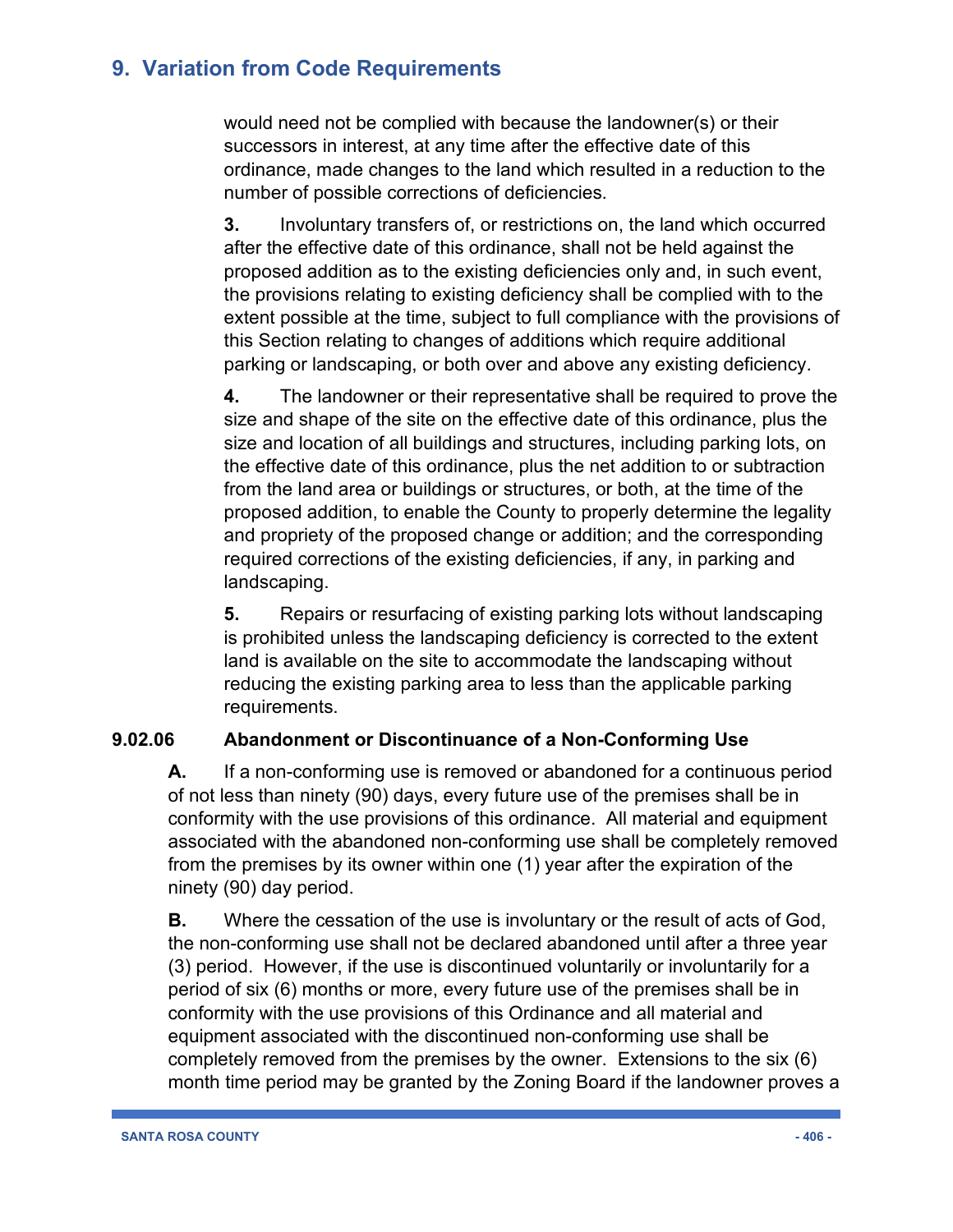cessation of use for a period of more than six (6) months was due to circumstances beyond their control and that they exerted a continuing good faith effort to put the building or structure to use during the six (6) month period.

#### **9.02.07 Destruction of Non-Conforming Uses and Non-Complying Buildings and Structures**

Nothing in this Ordinance shall prevent either:

**A.** The restoration of a building destroyed to the extent of not more that forty nine percent (49%) of total replacement value by fire, explosion or other casualty, or act of God, or public enemy, or

**B.** The continued occupancy or use of such building or part thereof which existed at the time of such partial destruction.

If damage exceeds forty nine percent (49%) of the replacement value, the owner may appeal to the Zoning Board for a special exception pursuant to Section 5.06.00 of this ordinance.

Destruction or damage of non-complying residential buildings:

Notwithstanding any other provision of this ordinance, any residential building located on Navarre Beach which was damaged or destroyed by Hurricane Ivan which was non-complying only by reason of side, rear or front yard setbacks may be rebuilt in its original footprint. Additionally, said building or structure may be rebuilt in a modified footprint, so long as such modified footprint is closer to compliance with the applicable rear, front or side setback requirement than the original footprint.

All such reconstruction shall not require a variance, but must comply with all other applicable state and federal laws or regulations.

**C.** Rebuilding within the Historic and/or Conservation Overlay District Following a Disaster: Within the Historic and Conservation Overlay Districts, should a structure be fully or partially destroyed by a disaster such as a hurricane, flood or fire, the owner may rebuild the structure to its pre-disaster condition regardless of its consistency with the overlay design standards, provided that all other provisions of this code are met. This provision does not apply to acts purposefully caused or allowed by the owner, such as arson.

#### **9.02.08 Non-Conforming Gravel, Dirt or Earth Material Excavation Operations**

All lawfully existing non-conforming gravel, dirt, or earth material excavation, mining, borrow pits, and construction and demolition debris (C&D) and land clearing (LCD) disposal facilities shall be subject to the following:

**A.** Those facilities which have an approved and unexpired site plan on file with the County may develop the approved operation(s) to the extent approved on said site plan.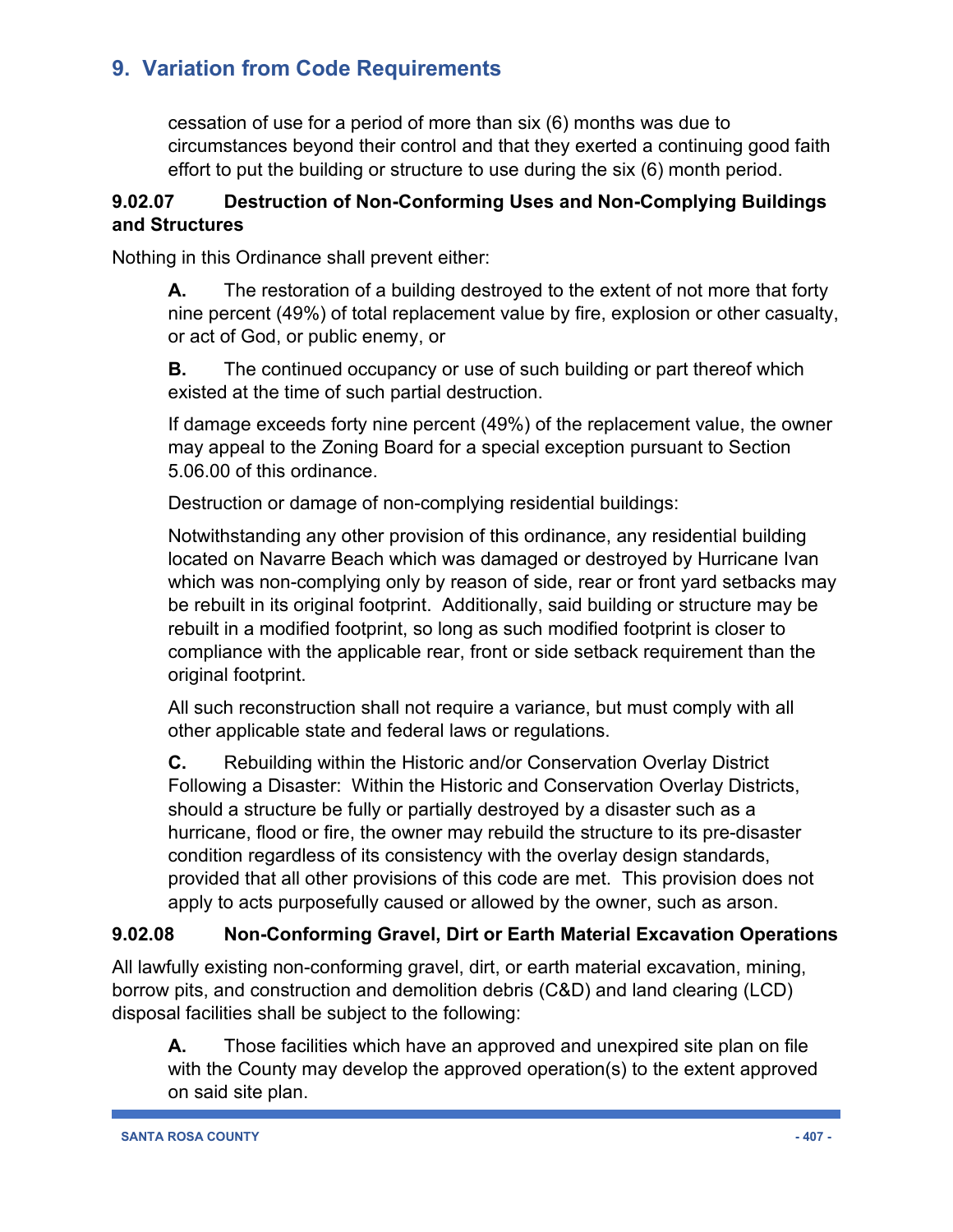**B.** For legally existing non-conforming facilities or facilities that have been granted previous land use approval, site plan approval for certain development activities that are not described by a previously approved and valid site plan may be requested without a zoning change to the PIT 1 or PIT 2 district.

**1.** This allowance applies in either of the following situations:

**a.** Proposed development of a facility, operation or use that is consistent with a valid and unexpired conditional use approval which was granted prior to the adoption of Ordinance 2011-19 (July 28, 2011);

**b.** Proposed expansion of a legally existing use at a legally existing non-conforming or previously approved facility in operation prior to adoption of Ordinance 2011-19 (July 28, 2011).

**2.** Development activities allowed under subpart 1 above shall be subject to site plan review and the following standards;

**a.** Development is allowed to the extent as specified by the conditional use or rezoning approval(s) and any conditions specified in said approval, if any;

**b.** Development will be subject the standards of Section 4.02.08

**C.** All other development activities, expansions or pit conversions not allowed under parts A and B above are not permitted without a zoning change to the PIT 1 or PIT 2 district and subsequent site plan approval.

**D.** For the purposes of this section, excavation or borrow operations, LCD disposal operations and C&D disposal operations are considered separate and distinct uses.

#### **9.02.09 Non-Conforming Uses on Navarre Beach**

The lawful use of a building or land existing for which an existing lease entered into with Santa Rosa County provides for or for which a building permit has been granted as of the date of adoption of this ordinance shall not be affected by this ordinance, although such does not conform to the provisions of this ordinance.

Setbacks as established by the restrictive covenants of any subdivision recorded prior to the effective date of this ordinance shall take priority over the setbacks as established by this ordinance.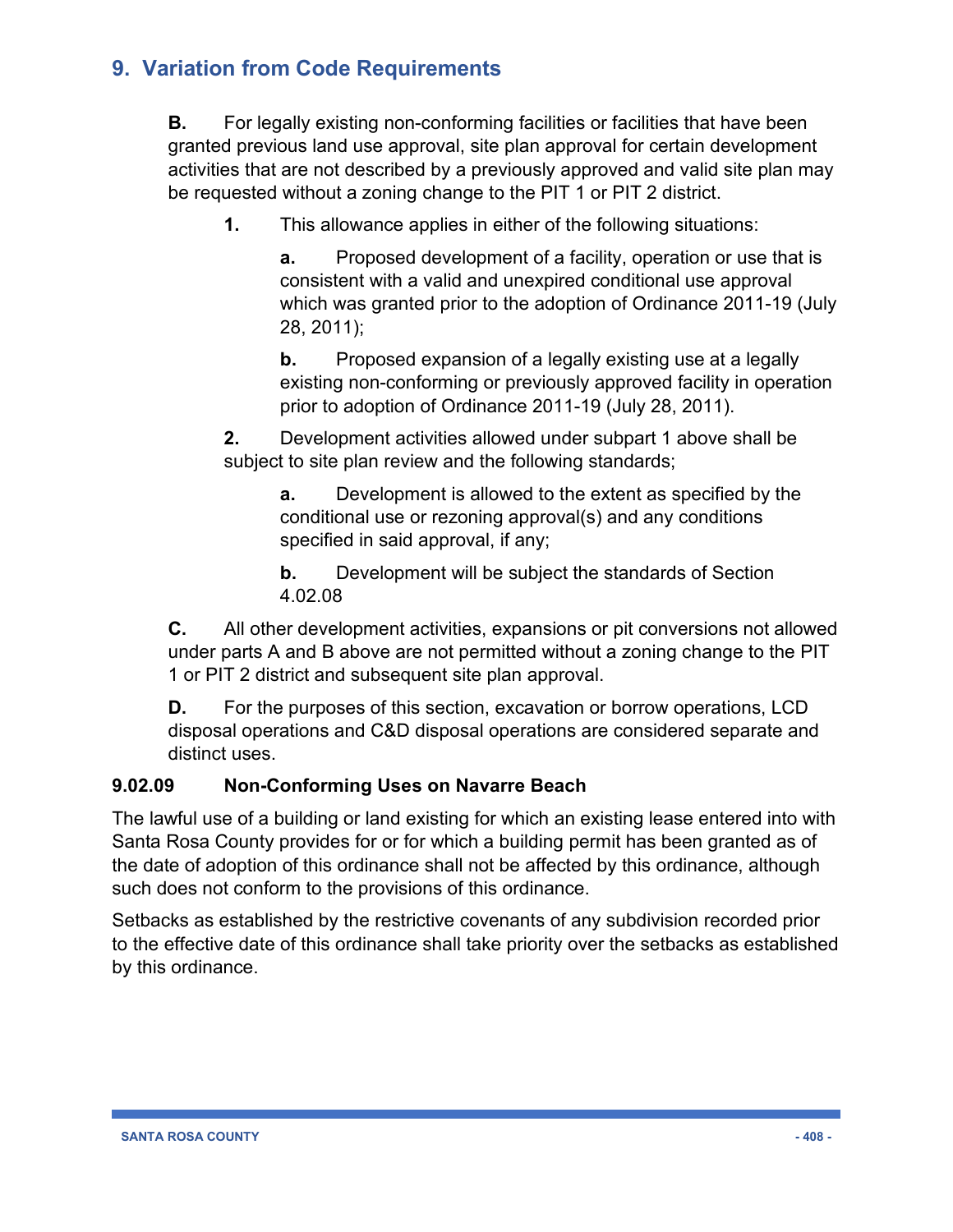# **9.03.00 MODIFICATIONS AND ADJUSTMENTS OF DISTRICT REGULATIONS**

The regulations set forth in this Section modify, adjust or supplement the district regulations appearing in Chapter 2 of this ordinance.

#### **9.03.01 General Modifications**

**A.** Yard or Court Encroachment Including Roof Overhang - Every part of a required yard or court shall be open from its lowest point to the sky unobstructed, except for the ordinary projection of sills, belt courses, cornices, buttresses, awnings, eaves and similar features approved by the County Zoning Board. None of the above projections shall project into a court more than six (6) inches nor into any yard more than twenty four (24) inches, except roof overhangs and awnings which may extend forty eight (48) inches into any yard provided the respective yard is at least ten (10) feet in depth. In no case shall a structure project into a public right of way without prior approval by the County Commission.

The minimum yards and other open space provisions contained in this ordinance for each and every building herein after erected or structurally altered, shall not be encroached upon or considered as yard or open space requirements for any other building.

**B.** Purpose, Use and Maintenance of Yards: The purpose of yards required in this Ordinance is to provide open space around and between structures for health, safety and aesthetic purposes.

All required yards and landscaped areas where not used for parking, driveways, sidewalks or other approved structures shall be planted and maintained in lawn, sod or landscaping including flower beds, shrubs, hedges, statuary or ornamental objects. Trees shall be planted where they do not obscure the vision of the driver of a vehicle. Performance Standards shall also govern where and when applicable.

Maintenance of yards does not apply to single family and duplex development.

**C.** Abandoned, Derelict and Unlicensed Vehicles: Vehicles (automobiles, semi-trucks, trailers, RV's, motorcycles) requiring licensure in the State of Florida must meet two of the three following criteria or be stored in a completely enclosed garage or hidden completely from public view (view from adjacent property or right of way) in residential zoning districts with a maximum number two screened from public view outside an enclosed garage per parcel:

**1.** The vehicle has a valid title and current license plate.

**2.** The vehicle will run and move forward and backward within a week of the initial investigation by the Code Enforcement Department.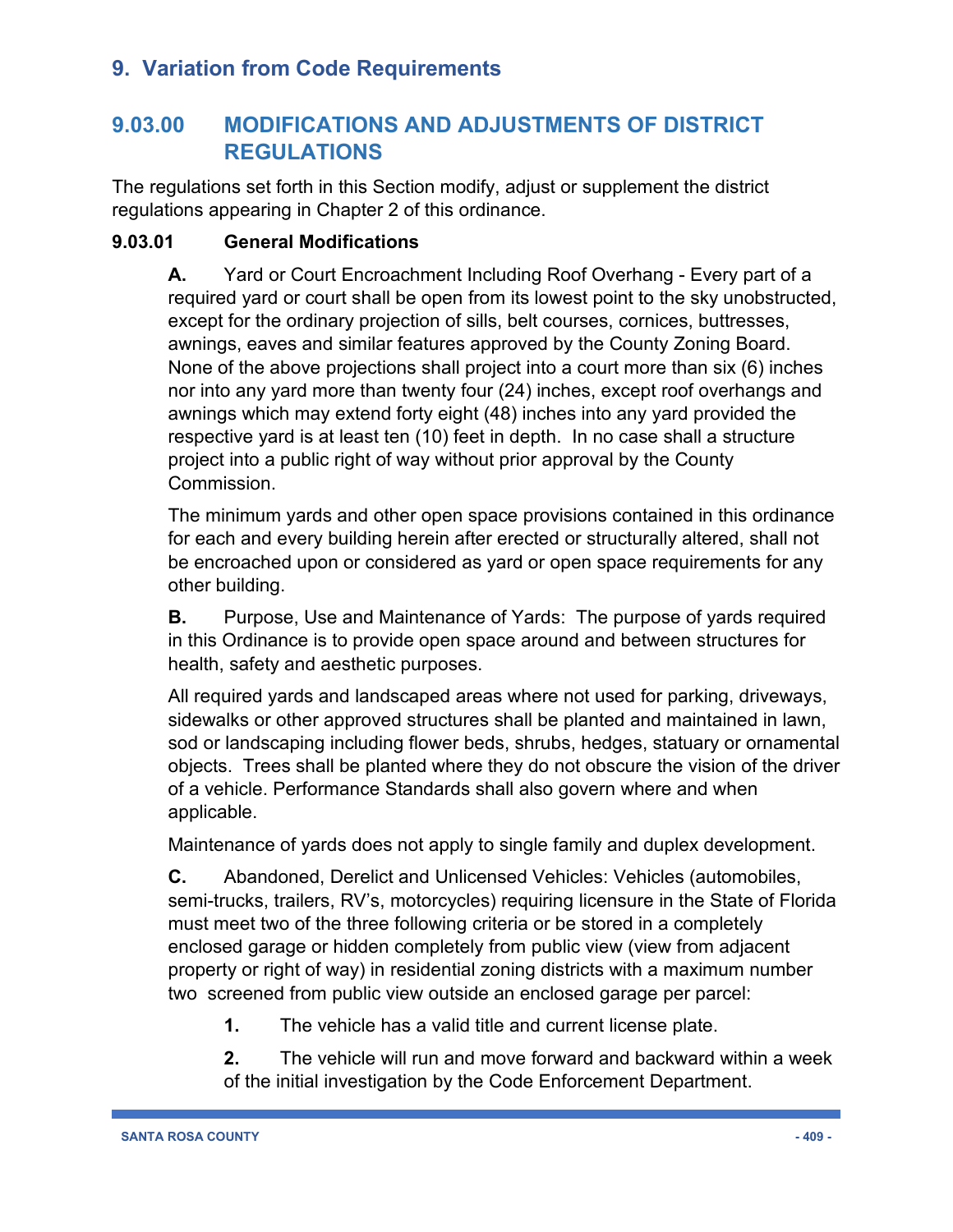**3.** The vehicle is completely intact with all body work and mechanical parts present at time of investigation.

In the event no backyard is available, a complete, intact car cover (not a tarp) will be acceptable for screening. Licensed car sales lots, junk yards, salvage yards, or automotive repair shops for vehicles under repair are exempted from this subsection provided the meet appropriate zoning criteria.

**D.** Distance Between Buildings on Same Lot - More than one multiple dwelling may be located upon a lot provided that the horizontal open space between such buildings measured at the closest point shall not be less than twice the side yard required in the district in which such uses are located.

**E.** Use of Lots Less Than Required Size - Any lot of record on the effective date of this Ordinance, which contains less land area depth or width than is required in the district in which such lot is located, may be used for the uses permitted in such district.

**F.** Continuance of Mobile Homes and Mobile Home Parks - Those house trailers, mobile homes, and licensed mobile home parks existing at the time of adoption of this ordinance located in the Santa Rosa County Planning area are hereby allowed to continue pursuant to Chapter 9 herein, provided that they meet all applicable building, plumbing, and electrical codes as amended from time to time.

The number of mobile homes shall be limited to that number authorized by the mobile home license in effect as of July 26, 2009.

**G.** Subdivision Sales Office - Nothing contained in this ordinance shall be construed to prevent the owner or sales agent of a subdivision from using or occupying any house that may be constructed in said subdivision in accordance with the building code and zoning regulations as an office for the sale and promotion of lots and houses within such subdivisions only. Such operations must cease when sales in said subdivision have been completed.

**H.** Lands Abutting Military and Public Airports: In situations where zoning districts abut or are adjacent to military or public airports (as identified on the Official Zoning Map), the Airport Zoning Ordinance (Chapter 8) shall have precedence over this ordinance. Uses permitted in this overlay district (as shown on the "Airport Ordinance Overlay District Map") shall be in substantial conformity with those provisions as set forth in the Airport Zoning Ordinance for the protection of public health, safety, welfare.

**I.** Self Service Storage Facilities: Self-service storage facilities may include limited outside storage. Outside storage shall be limited to items such as: recreational vehicles, utility trailers, boats, cars, and small tractors. All outside storage shall be screened by an eight (8) foot privacy fence.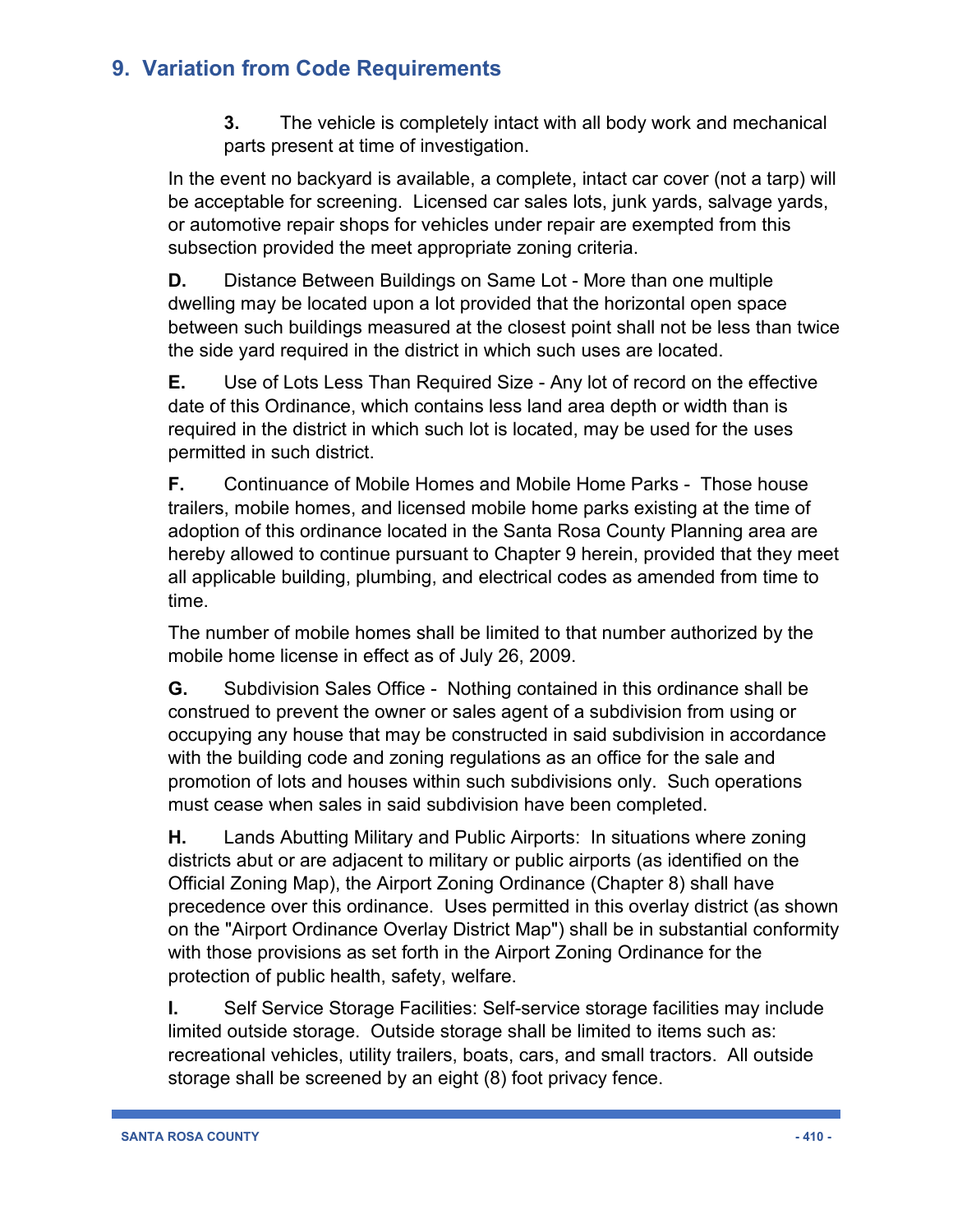**J.** Storage of Goods or Products on Rights-of-Way Prohibited: The storage of goods, products or other items for sale on or within a public right-of-way is prohibited.

**K.** Navarre Beach Buildings to Conform – No building shall be erected, constructed or structurally altered or land be used which does not comply with the regulations established for the district in which the building or land is located. Any building hereafter erected, reconstructed or structurally altered, shall not encroach upon the minimum yards and other open spaces, including the intensity of use provisions, contained in this ordinance.

Every principal building shall front on a street.

# **9.04.00 VARIANCES**

#### **9.04.01 Generally**

The Zoning Board may authorize a Variance from the site and building design or development standards set forth in the LDC (except where expressly prohibited) where the Board has determined that the requirements of this subsection have been met.

To authorize upon appeal in specific cases such variance from the terms of this ordinance as will not be contrary to public interest. Where, owing to special conditions, a literal enforcement of the provisions of this ordinance will result in unnecessary hardship and so that the spirit of this ordinance shall be observed and substantial justice done. Such special conditions shall be limited to exceptional physical characteristics inherent in the specific piece of property such as exceptional narrowness, shallowness, shape, adverse topographic conditions as would result in peculiar and practical difficulties. Any variance shall not be contrary to the public interest and when owing to conditions peculiar to the property and not of the actions of the applicant, a literal enforcement of the ordinance would result in unnecessary and undue hardships. A variance can be authorized for any provision within the Land Development Code which does not impair the intent of the zoning ordinance, zoning district map, and/or amend the Comprehensive Plan. Variances shall not be authorized for such provisions as minimum lot size, maximum density, permitted and/or conditional uses, distance of vendors selling liquor, beer or wine for on premise consumption from a church or school, road frontage (except where permitted by Special Exception or as specifically provided below), and other similar provisions.

#### **9.04.02 Procedure**

**A.** Applications

**1.** An application for a Variance shall include the submittals required in Chapter 11.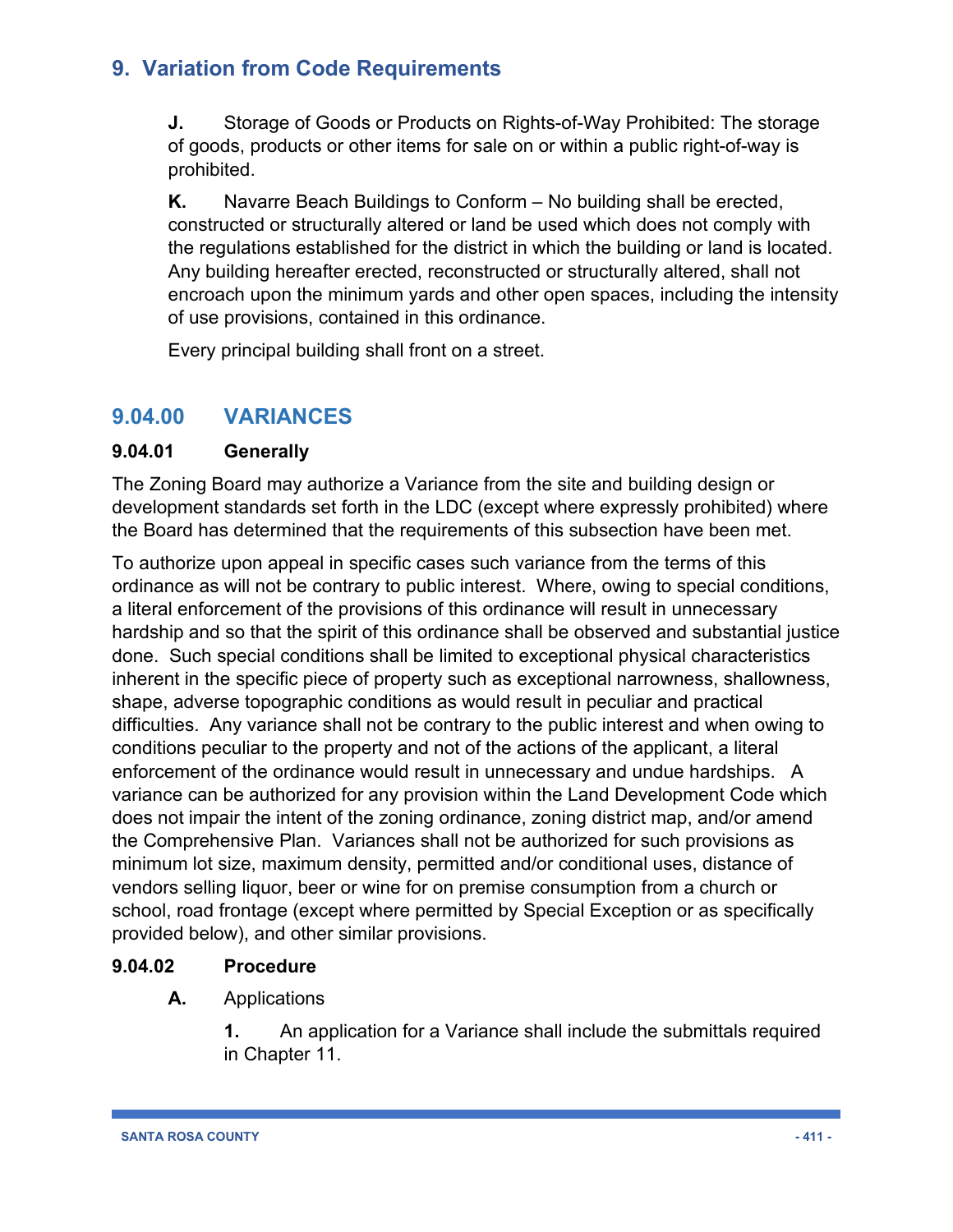**2.** The application for a Variance shall include a statement explaining how the Variance request conforms to the requirements listed in section 9.04.03.

**B.** Review of Applications

An application for a Variance shall be reviewed pursuant to the applicable procedures set forth in Chapter 10.

#### **9.04.03 Required Findings**

**A.** In order for an application for a Variance to be approved or approved with conditions, the Zoning Board may make a positive finding, based on the evidence submitted, with regard to each of the following provisions:

**1.** The need for the proposed Variance is due to the physical shape, configuration or topographical conditions of the lot in such a manner as to distinguish it from other adjacent or nearby lots.

**2.** The proposed Variance is necessary to preserve a substantial property right where such property right is generally available to other property owners of adjacent or nearby lots.

**3.** The proposed Variance will not substantially increase congestion on surrounding streets, will not increase the danger of fire or other hazard and will not otherwise be detrimental to the health, safety or welfare of the public.

**4.** The variance will not impair the intent of the zoning ordinance or zoning district map.

**5.** To permit the reduction of parking or loading requirements whenever the character or use of a building is such as to render unnecessary the full provision of parking or loading facilities as specified herein or whenever the strict enforcement of such provision would impose an unreasonable hardship as contrasted with merely granting an advantage or convenience.

Additionally, variances from access management connection standards may be granted where the effect of the variance would be to enhance the safety or operation of the roadway.

**6.** There is a specific hardship affecting the development of the lot resulting from the strict application of the provisions of the LDC.

**7.** The hardship is not a result of actions of the owner and is not based solely on the desire to reduce development costs.

**8.** The proposed Variance will be compatible with adjacent and nearby development and will not alter the essential character of the area.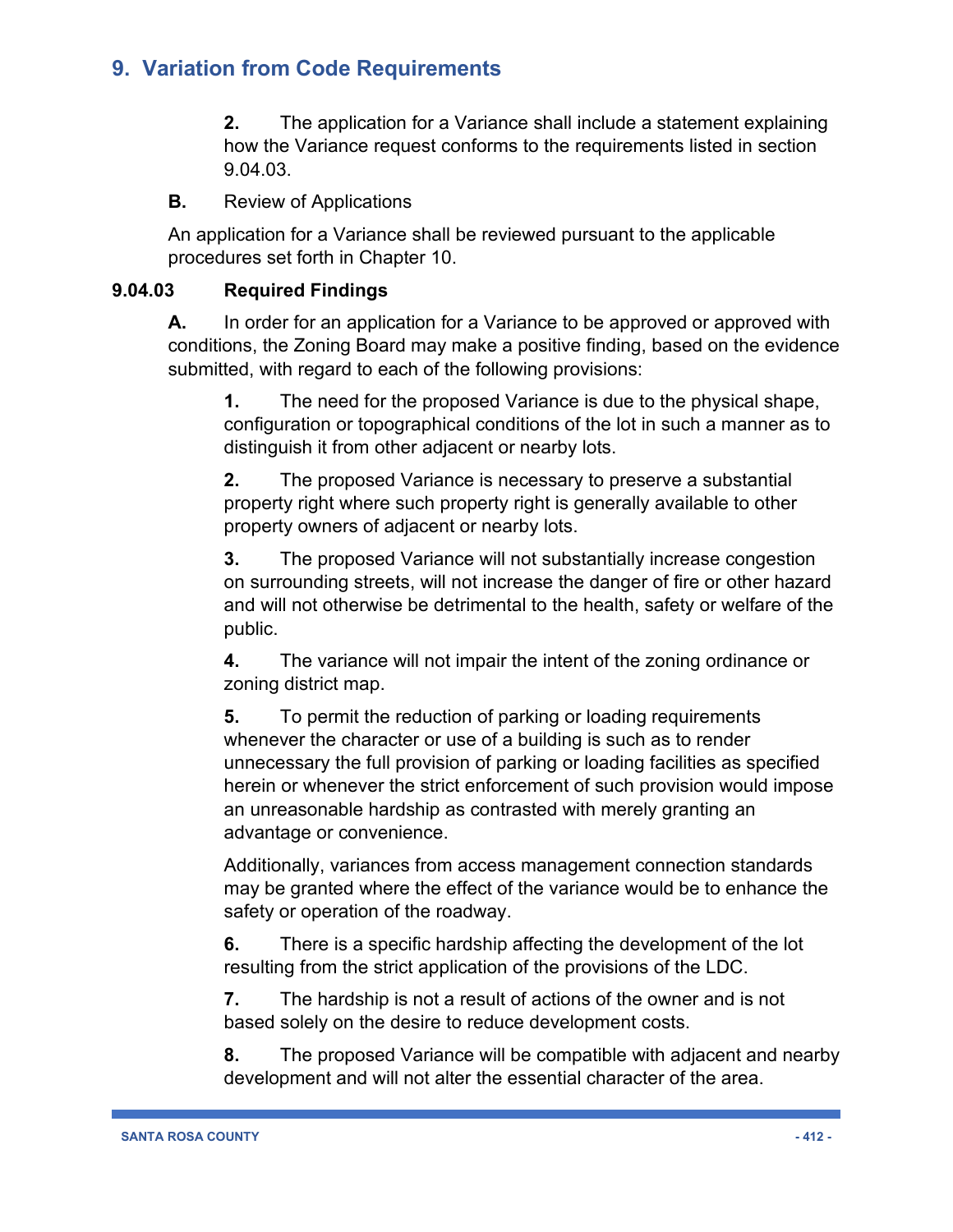**9.** The effect of the proposed Variance is consistent with the Comprehensive Plan.

**10.** The variance will provide an economic benefit to Santa Rosa County as demonstrated by the stakeholder.

**B.** The applicant for a variance has the burden of proof of demonstrating that the application for a Variance complies with each of the requirements of section 9.04.03.A.

#### **9.04.04 Limitation on Time of Use Variance**

Any Variance authorized by the Zoning Board and not used and acted upon in a real and substantial way by the applicant or the applicant's successor in interest within thirty six (36) months from the date on which the decision of the Zoning Board shall be deemed abandoned and be void.